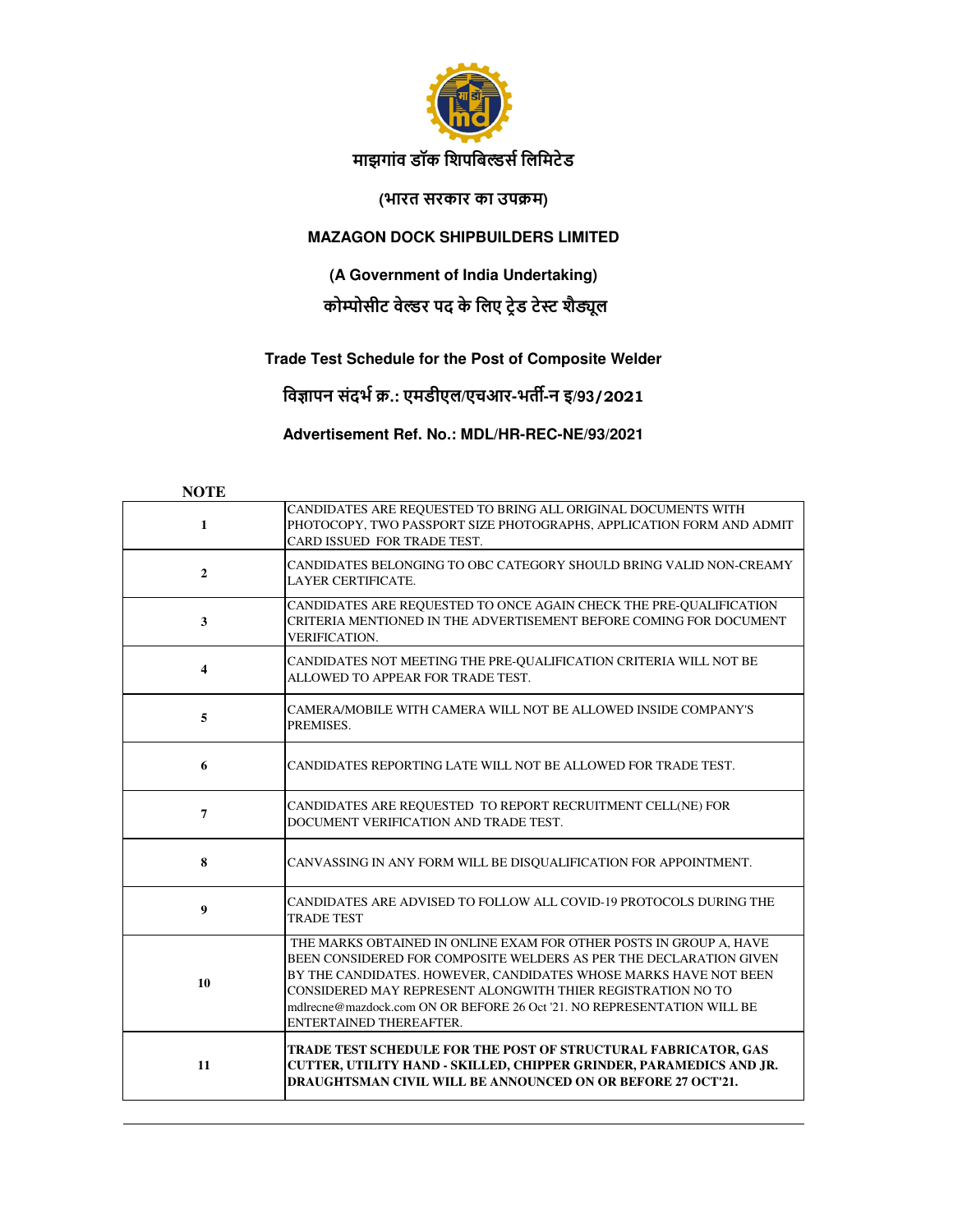#### **TIME FOR DOCUMENT VERIFICATION: 9.00 AM AND TRADE TEST: 7.30 AM VENUE FOR DOCUMENT VERIFICATION : ALCOCK YARD ,MAZAGON DOCK SHIPBUILDERS LIMITED, GATE NO. 9, DOCKYARD ROAD,MUMBAI -10**

|        |              | LINITLD, OATL NO. J, DOCKTAND NOAD, NONDINIDAI -10 |                 |                                                          |                                               |
|--------|--------------|----------------------------------------------------|-----------------|----------------------------------------------------------|-----------------------------------------------|
| SR.NO. | REGN.NO.     | <b>NAME</b>                                        | <b>CATEGORY</b> | <b>DATE OF</b><br><b>DOCUMENT</b><br><b>VERIFICATION</b> | <b>DATE OF</b><br><b>TRADE</b><br><b>TEST</b> |
| 1      |              | MDLN81259252   Mr. SHIRKANT TATYARAM KAMBLE        | General         | 25 Oct'21                                                | 26 OCT'21                                     |
| 2      | MDLN80466947 | <b>Mr. VINAY SHANKAR YADAV</b>                     | General         | 25 Oct'21                                                | 26 OCT'21                                     |
| 3      | MDLN53873740 | Mr. RAHUL KRIPASHANKAR MISHRA                      | <b>EWS</b>      | 25 Oct'21                                                | 26 OCT'21                                     |
| 4      |              | MDLN24944517   Mr. MOHAN BABULAL CHAUHAN           | ОВС             | 25 Oct'21                                                | 26 OCT'21                                     |
| 5      | MDLN25995855 | Mr. SAGAR DNYANESHWAR SHILIMKAR                    | General         | 25 Oct'21                                                | 26 OCT'21                                     |
| 6      | MDLN33118004 | <b>Mr. TUSHAR VITTHAL BHOR</b>                     | General         | 25 Oct'21                                                | 26 OCT'21                                     |
| 7      |              | MDLN29233507  Mr. BHOOPENDRA KUMAR SRIVASTAV       | General         | 25 Oct'21                                                | 26 OCT'21                                     |
| 8      | MDLN84835363 | Mr. PRANAV RAMDAS BANDKAR                          | General         | 25 Oct'21                                                | 26 OCT'21                                     |
| 9      | MDLN51190367 | <b>Mr. VIJAY GORAKSHANATH WAKCHAURE</b>            | ОВС             | 25 Oct'21                                                | 26 OCT'21                                     |
| 10     | MDLN65218887 | Mr. ASHOK NAMDEO JADHAO                            | SC              | 25 Oct'21                                                | 26 OCT'21                                     |
| 11     | MDLN48896390 | Mr. PRASHANT DHONDIBA REDEKAR                      | General         | 25 Oct'21                                                | 26 OCT'21                                     |
| 12     |              | MDLN46513616   Mr. RANJIT VISHWAS NIKAM            | General         | 25 Oct'21                                                | 26 OCT'21                                     |
| 13     | MDLN42953323 | <b>Mr. SACHINT MADHUKAR MORE</b>                   | OBC             | 25 Oct'21                                                | 26 OCT'21                                     |
| 14     | MDLN24843949 | Mr. SATYAVIJAY VITTHAL NATLEKAR                    | General         | 25 Oct'21                                                | 26 OCT'21                                     |
| 15     |              | MDLN72823501  Mr. MILIND APPASAHEB THORAT          | <b>SC</b>       | 25 Oct'21                                                | 26 OCT'21                                     |
| 16     | MDLN21638723 | Mr. LALBAHADUR JUGALKISHOR CHAUHAN                 | General         | 25 Oct'21                                                | 26 OCT'21                                     |
| 17     |              | MDLN84945629  Mr. SANDEEP SANEHI PRASAD            | SC              | 25 Oct'21                                                | 26 OCT'21                                     |
| 18     | MDLN99052699 | Mr. HEMANT ROHIDAS PATIL                           | OBC             | 25 Oct'21                                                | 26 OCT'21                                     |
| 19     | MDLN20563089 | Mr. BHARAT VISHNU MORGHA                           | <b>ST</b>       | 25 Oct'21                                                | 26 OCT'21                                     |
| 20     |              | MDLN52118165   Mr. MANOJ BHARAT CHAUDHARI          | OBC             | 25 Oct'21                                                | 26 OCT'21                                     |
| 21     | MDLN43766059 | Mr. PRAVIN ANANDA PATIL                            | EWS             | 25 Oct'21                                                | 26 OCT'21                                     |
| 22     | MDLN85101952 | Mr. MUSTAKIM YUSUF PALTE                           | General         | 25 Oct'21                                                | 26 OCT'21                                     |
| 23     | MDLN15694766 | Mr. BHUPESH RAGHUNATH PATIL                        | OBC             | 25 Oct'21                                                | 26 OCT'21                                     |
| 24     | MDLN77568465 | Mr. NITIN SURENDRA KORHALE                         | General         | 25 Oct'21                                                | 26 OCT'21                                     |
| 25     | MDLN14905109 | Mr. RAKESH JAGANNATH TANDEL                        | OBC             | 25 Oct'21                                                | 26 OCT'21                                     |
| 26     | MDLN88333462 | Mr. GANESH MANOHAR MAHAPADI                        | General         | 25 Oct'21                                                | 26 OCT'21                                     |
| 27     | MDLN69004646 | Mr. ABHISHEK VINAYAK SHINDE                        | General         | 25 Oct'21                                                | 26 OCT'21                                     |
| 28     | MDLN71745539 | Mr. GHANSHYAM NARAYAN MHATRE                       | General         | 25 Oct'21                                                | 26 OCT'21                                     |
| 29     | MDLN42881372 | Mr. SHRIKANT SAMBHAJI CHAVAN                       | OBC             | 25 Oct'21                                                | 26 OCT'21                                     |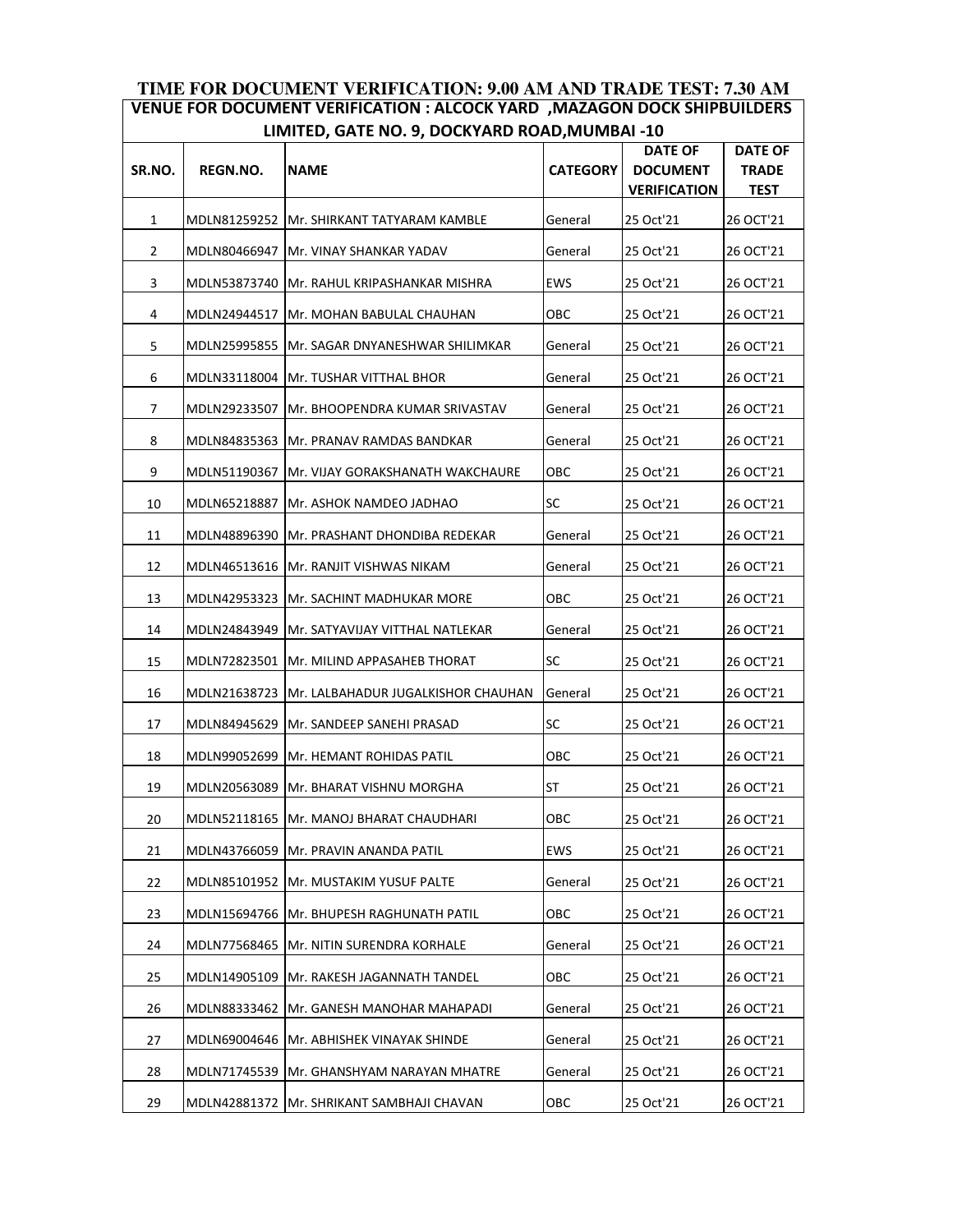| SR.NO. | REGN.NO.     | <b>NAME</b>                                 | <b>CATEGORY</b> | <b>DATE OF</b><br><b>DOCUMENT</b><br><b>VERIFICATION</b> | <b>DATE OF</b><br><b>TRADE</b><br><b>TEST</b> |
|--------|--------------|---------------------------------------------|-----------------|----------------------------------------------------------|-----------------------------------------------|
| 30     |              | MDLN98285559 Mr. PRAVIN MOHAN PANMAND       | General         | 25 Oct'21                                                | 26 OCT'21                                     |
| 31     |              | MDLN89057570   Mr. RATIKANT MANIK SONAWALE  | SC              | 25 Oct'21                                                | 26 OCT'21                                     |
| 32     | MDLN93097238 | <b>Mr. RAHUL GUNVANTRAO DESHMUKH</b>        | General         | 25 Oct'21                                                | 26 OCT'21                                     |
| 33     |              | MDLN53790494  Mr. ASHOK KRUSHNA KURKUTE     | ST              | 25 Oct'21                                                | 26 OCT'21                                     |
| 34     |              | MDLN69417755   Mr. ROSHAN GANGARAM BAIKAR   | ОВС             | 25 Oct'21                                                | 26 OCT'21                                     |
| 35     |              | MDLN56836956   Mr. SWAPNIL BALASAHEB KARALE | General         | 25 Oct'21                                                | 26 OCT'21                                     |
| 36     |              | MDLN27155914 IMr. VISHWAJIT RAMASHRAY SINGH | <b>EWS</b>      | 25 Oct'21                                                | 26 OCT'21                                     |
| 37     |              | MDLN70193126   Mr. SUJITH KEETTODATH SOMAN  | OBC             | 25 Oct'21                                                | 26 OCT'21                                     |
| 38     |              | MDLN36767062 Mr. JAYESH JAYWANT MANDADKAR   | ОВС             | 25 Oct'21                                                | 26 OCT'21                                     |
| 39     |              | MDLN85557063   Mr. SATISH EKNATH KAMBLE     | SC              | 25 Oct'21                                                | 26 OCT'21                                     |
| 40     | MDLN42131543 | <b>Mr. VIPUL PRABHAKAR TANDEL</b>           | ОВС             | 25 Oct'21                                                | 26 OCT'21                                     |
| 41     |              | MDLN40467878   Mr. NILESH NATHAJI PATIL     | General         | 25 Oct'21                                                | 26 OCT'21                                     |
| 42     |              | MDLN98562314   Mr. PRADIP RAMDAS KOKANE     | General         | 25 Oct'21                                                | 26 OCT'21                                     |
| 43     | MDLN88026059 | <b>Mr. RUPESH RAMESH MORE</b>               | ОВС             | 25 Oct'21                                                | 26 OCT'21                                     |
| 44     |              | MDLN13387692 Mr. SACHIN HARISHCHANDRA KHOT  | ОВС             | 25 Oct'21                                                | 26 OCT'21                                     |
| 45     |              | MDLN86814350   Mr. DATTATRAY MANIKRAO YADAV | General         | 25 Oct'21                                                | 26 OCT'21                                     |
| 46     |              | MDLN11979268 Mr. DIPAK BALIRAM TAYDE        | General         | 25 Oct'21                                                | 26 OCT'21                                     |
| 47     |              | MDLN17605879   Mr. SACHIN BANDA MORASKAR    | General         | 25 Oct'21                                                | 26 OCT'21                                     |
| 48     |              | MDLN96944816 Mr. SAGAR SHYAM BANSODE        | SC              | 25 Oct'21                                                | 26 OCT'21                                     |
| 49     |              | MDLN21767685 IMr. PRAVIN JAGANNATH BHALERAO | SC              | 25 Oct'21                                                | 26 OCT'21                                     |
| 50     |              | MDLN66398039 Mr. EJAJ JAMALUDDIN KHAN       | General         | 25 Oct'21                                                | 26 OCT'21                                     |
| 51     |              | MDLN79036420   Mr. LAHU DHONDIBA CHAVAN     | <b>SC</b>       | 25 Oct'21                                                | 26 OCT'21                                     |
| 52     |              | MDLN41399823  Mr. PRASHANT LAXMAN ROKADE    | <b>SC</b>       | 25 Oct'21                                                | 26 OCT'21                                     |
| 53     |              | MDLN70130790   Mr. MITESH MAHESH SHIVALKAR  | OBC             | 25 Oct'21                                                | 26 OCT'21                                     |
| 54     |              | MDLN40123230   Mr. RAKESH PRAKASH KANASE    | General         | 25 Oct'21                                                | 26 OCT'21                                     |
| 55     |              | MDLN83586222   Mr. BHUSHAN DATTARAM KADAM   | <b>SC</b>       | 25 Oct'21                                                | 26 OCT'21                                     |
| 56     |              | MDLN42756320 Mr. AVINASH ANANT MEHER        | ОВС             | 25 Oct'21                                                | 26 OCT'21                                     |
| 57     |              | MDLN72289304 Mr. YOGESH BIPIN MEHER         | OBC             | 25 Oct'21                                                | 26 OCT'21                                     |
| 58     |              | MDLN21613128   Mr. NANDESH MARUTI GAIKWAD   | <b>SC</b>       | 25 Oct'21                                                | 26 OCT'21                                     |
| 59     |              | MDLN43259954 Mr. VISHAL BHUPENDRA JADHAV    | General         | 25 Oct'21                                                | 26 OCT'21                                     |
| 60     | MDLN74091825 | Mr. VIKAS PANDURANG JANJIRKAR               | OBC             | 25 Oct'21                                                | 26 OCT'21                                     |
| 61     | MDLN93744928 | Mr. RAJKUMAR TIRTHRAJ GOND                  | ST              | 25 Oct'21                                                | 26 OCT'21                                     |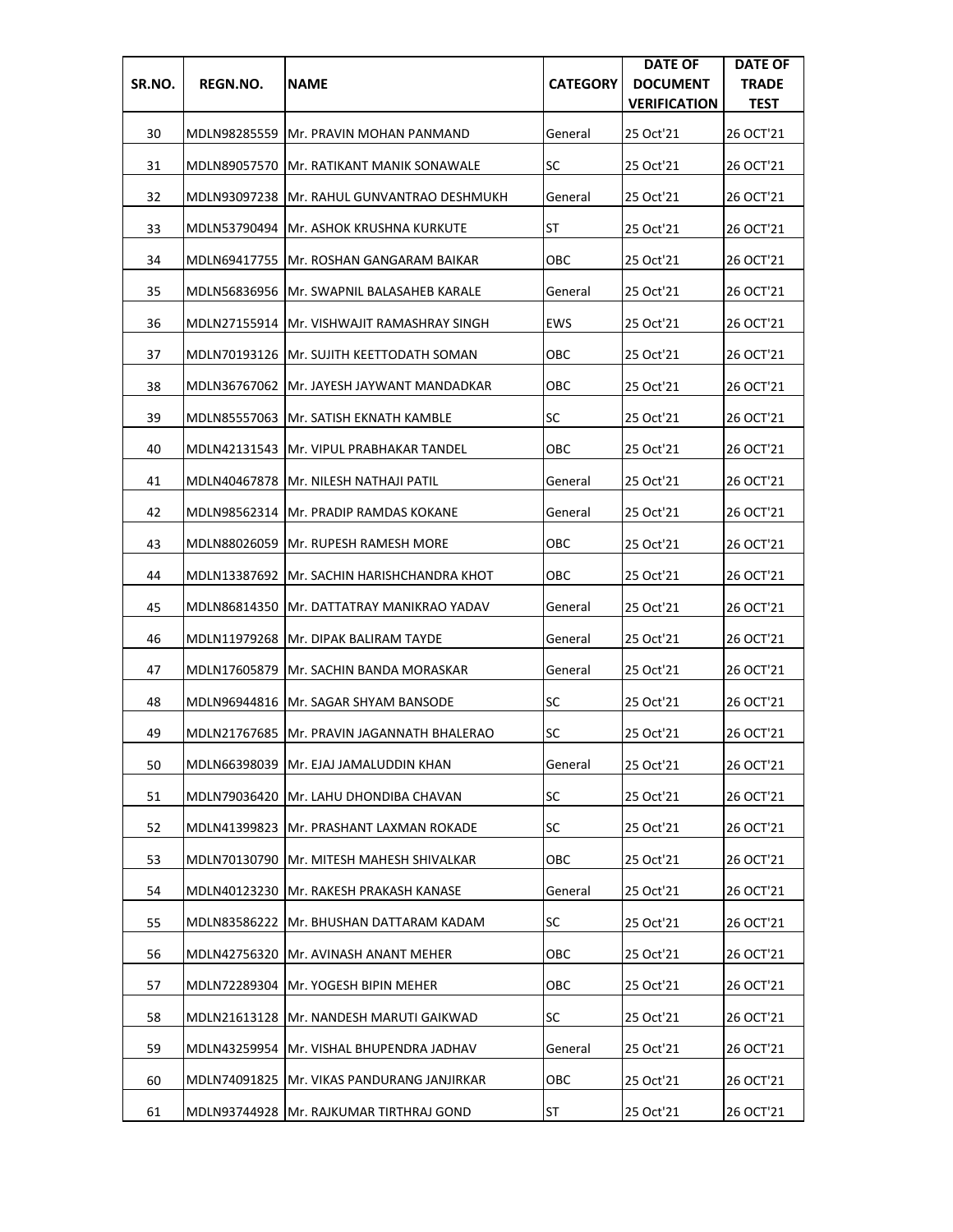| SR.NO. | REGN.NO.                      | <b>NAME</b>                                     | <b>CATEGORY</b> | <b>DATE OF</b><br><b>DOCUMENT</b><br><b>VERIFICATION</b> | <b>DATE OF</b><br><b>TRADE</b><br><b>TEST</b> |
|--------|-------------------------------|-------------------------------------------------|-----------------|----------------------------------------------------------|-----------------------------------------------|
| 62     |                               | MDLN96855630 IMr. KISHOR SHANKAR BARE           | ОВС             | 25 Oct'21                                                | 26 OCT'21                                     |
| 63     | MDLN79712259                  | Mr. RAJNISHKUMAR BAIJNATH YADAV                 | General         | 25 Oct'21                                                | 26 OCT'21                                     |
| 64     | MDLN66619170                  | <b>Mr. SANKET SURESH ANGANE</b>                 | General         | 25 Oct'21                                                | 26 OCT'21                                     |
| 65     | MDLN36592827                  | <b>IMr. VINOD KRISHNA BHATKAR</b>               | ОВС             | 25 Oct'21                                                | 26 OCT'21                                     |
| 66     |                               | MDLN85489890 Mr. JITESH RAJARAM PATIL           | ОВС             | 26 OCT'21                                                | 27 OCT'21                                     |
| 67     |                               | MDLN31710824  Mr. AJIT ANANT PATIL              | General         | 26 OCT'21                                                | 27 OCT'21                                     |
| 68     |                               | MDLN86581170 IMr. SHARAD PANDURANG DHAS         | SC              | 26 OCT'21                                                | 27 OCT'21                                     |
| 69     |                               | MDLN10607138   Mr. GANESH SHANKAR SALUNKHE      | <b>EWS</b>      | 26 OCT'21                                                | 27 OCT'21                                     |
| 70     |                               | MDLN58629244  Mr. AMAR YASHAVANT BHOR           | <b>EWS</b>      | 26 OCT'21                                                | 27 OCT'21                                     |
| 71     |                               | MDLN17849985  Mr. AKHILESH SHIVNATH VISHWAKARMA | General         | 26 OCT'21                                                | 27 OCT'21                                     |
| 72     | MDLN39012336                  | Mr. AKHILESH PRASAD YADAV                       | ОВС             | 26 OCT'21                                                | 27 OCT'21                                     |
| 73     | MDLN19311117                  | IMr. NAVNATH MARUTI CHIMANE                     | SC              | 26 OCT'21                                                | 27 OCT'21                                     |
| 74     |                               | MDLN63210416   Mr. KHALED HUSEN SAIYED          | General         | 26 OCT'21                                                | 27 OCT'21                                     |
| 75     | MDLN53840477                  | IMr. BHARAT SHIVARAM CHAUDHARI                  | ОВС             | 26 OCT'21                                                | 27 OCT'21                                     |
| 76     |                               | MDLN64536658   Mr. MAYURESH DEEPAK BANDRE       | ОВС             | 26 OCT'21                                                | 27 OCT'21                                     |
| 77     |                               | MDLN74007976   Mr. DIGAMBAR BANDU MUKADAM       | ОВС             | 26 OCT'21                                                | 27 OCT'21                                     |
| 78     | MDLN60508067                  | <b>Mr. SUDHIR SADASHIV RAHATE</b>               | ОВС             | 26 OCT'21                                                | 27 OCT'21                                     |
| 79     |                               | MDLN54446753 Mr. HITESH RAJNARAYAN YADAV        | ОВС             | 26 OCT'21                                                | 27 OCT'21                                     |
| 80     |                               | MDLN61323885 Mr. YOGESH BALU DESHMUKH           | ST              | 26 OCT'21                                                | 27 OCT'21                                     |
| 81     |                               | MDLN78217897 Mr. SUHAS VILAS KAMBLE             | <b>SC</b>       | 26 OCT'21                                                | 27 OCT'21                                     |
| 82     |                               | MDLN87516284 Mr. ABHIJIT RAVINDRA SATVILKAR     | OBC             | 26 OCT'21                                                | 27 OCT'21                                     |
| 83     | MDLN93880974   Mr. ALI SAYYED |                                                 | General         | 26 OCT'21                                                | 27 OCT'21                                     |
| 84     |                               | MDLN62418466   Mr. SANDEEPKUMAR BINDURAM SAROJ  | <b>SC</b>       | 26 OCT'21                                                | 27 OCT'21                                     |
| 85     | MDLN84697057                  | Mr. PRATAP DHANAJI PATIL                        | General         | 26 OCT'21                                                | 27 OCT'21                                     |
| 86     |                               | MDLN85517795  Mr. VIJENDRA RAGHUNATH KASTURE    | ОВС             | 26 OCT'21                                                | 27 OCT'21                                     |
| 87     | MDLN51214677                  | Mr. GANESH SURESH POL                           | General         | 26 OCT'21                                                | 27 OCT'21                                     |
| 88     |                               | MDLN41292038  Mr. AVINASH RAMESH MHATRE         | General         | 26 OCT'21                                                | 27 OCT'21                                     |
| 89     | MDLN36735709                  | Mr. PANKAJ LALSING BABAR                        | General         | 26 OCT'21                                                | 27 OCT'21                                     |
| 90     |                               | MDLN68297406   Mr. DATTATRAY SURESH PATOLE      | <b>SC</b>       | 26 OCT'21                                                | 27 OCT'21                                     |
| 91     |                               | MDLN14921720   Mr. VISHAL PRABHAKAR JADHAV      | <b>EWS</b>      | 26 OCT'21                                                | 27 OCT'21                                     |
| 92     | MDLN49165987                  | Mr. SHAILESH BHIMRAO KAMBLE                     | <b>SC</b>       | 26 OCT'21                                                | 27 OCT'21                                     |
| 93     | MDLN12983661                  | Mr. KIRAN VASANT TONDALE                        | General         | 26 OCT'21                                                | 27 OCT'21                                     |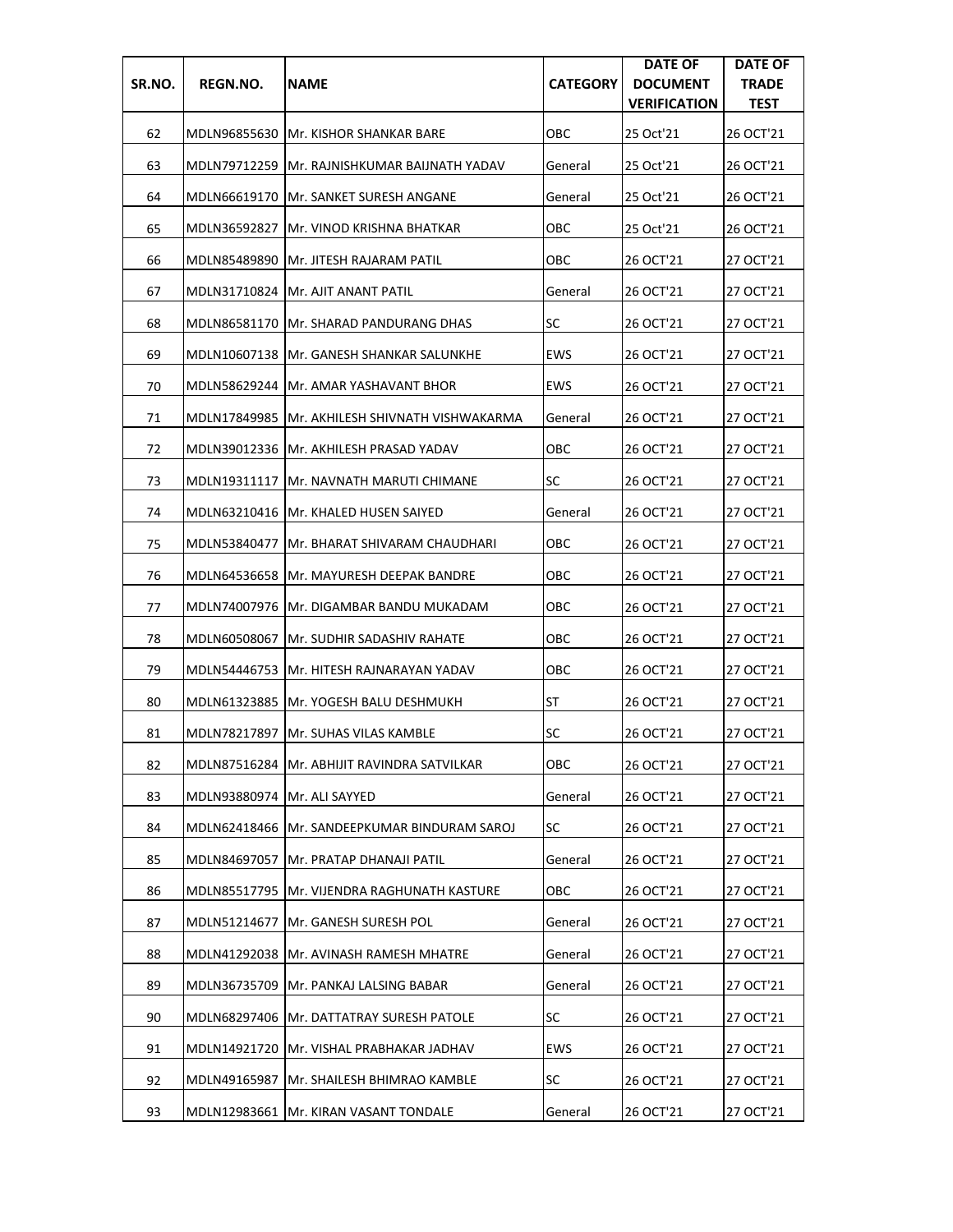| SR.NO. | REGN.NO.     | <b>NAME</b>                                  | <b>CATEGORY</b> | <b>DATE OF</b><br><b>DOCUMENT</b><br><b>VERIFICATION</b> | <b>DATE OF</b><br><b>TRADE</b><br><b>TEST</b> |
|--------|--------------|----------------------------------------------|-----------------|----------------------------------------------------------|-----------------------------------------------|
| 94     |              | MDLN21416503 IMr. NARESH VASANT PATIL        | General         | 26 OCT'21                                                | 27 OCT'21                                     |
| 95     |              | MDLN63083903 Mr. YASHWANT PANDURANG GURAV    | ОВС             | 26 OCT'21                                                | 27 OCT'21                                     |
| 96     | MDLN75629878 | <b>Mr. MANOJ SHIVNATH KAHAR</b>              | General         | 26 OCT'21                                                | 27 OCT'21                                     |
| 97     |              | MDLN66117424  Mr. AJAYDEEP DAYASHANKAR GUPTA | General         | 26 OCT'21                                                | 27 OCT'21                                     |
| 98     |              | MDLN83127449 Mr. PRAVIN MARUTI SAWANT        | <b>SC</b>       | 26 OCT'21                                                | 27 OCT'21                                     |
| 99     |              | MDLN24978346   Mr. VASHA DEVAJI MAVCHI       | ST              | 26 OCT'21                                                | 27 OCT'21                                     |
| 100    |              | MDLN24264517   Mr. GANESH DNYANDEO GHARGE    | General         | 26 OCT'21                                                | 27 OCT'21                                     |
| 101    |              | MDLN78481136   Mr. PAPPU RAMCHANDRA KAMADI   | ST              | 26 OCT'21                                                | 27 OCT'21                                     |
| 102    |              | MDLN24801748   Mr. AMARISH GANESH MHATRE     | ОВС             | 26 OCT'21                                                | 27 OCT'21                                     |
| 103    | MDLN11291625 | IMr. NILESH ROHIDAS KOKANE                   | General         | 26 OCT'21                                                | 27 OCT'21                                     |
| 104    | MDLN38940817 | Mr. GUNDU SAKHARAM NAIK                      | General         | 26 OCT'21                                                | 27 OCT'21                                     |
| 105    |              | MDLN65271655   Mr. JAGDISH MOTIRAM JOSHI     | ОВС             | 26 OCT'21                                                | 27 OCT'21                                     |
| 106    |              | MDLN54975964 JMr. AJAY NAMDEV SAWANT         | <b>SC</b>       | 26 OCT'21                                                | 27 OCT'21                                     |
| 107    | MDLN91800272 | JMr. KALPESH KRISHNA WARKAR                  | ОВС             | 26 OCT'21                                                | 27 OCT'21                                     |
| 108    |              | MDLN52063104   Mr. AJAY JAGANNATH DHURI      | ОВС             | 26 OCT'21                                                | 27 OCT'21                                     |
| 109    |              | MDLN69746984   Mr. SATYEN DILEEP MASKE       | SC              | 26 OCT'21                                                | 27 OCT'21                                     |
| 110    |              | MDLN97268758   Mr. SURAJKUMAR PRABHAKAR BHAT | ОВС             | 26 OCT'21                                                | 27 OCT'21                                     |
| 111    |              | MDLN88682174   Mr. KISHOR PRAKASH RAVAL      | ОВС             | 26 OCT'21                                                | 27 OCT'21                                     |
| 112    |              | MDLN96408341 IMr. RAMBRIKSH JHINAK YADAV     | General         | 26 OCT'21                                                | 27 OCT'21                                     |
| 113    |              | MDLN87278711   Mr. AJAY NAMDEV RAJDEV        | General         | 26 OCT'21                                                | 27 OCT'21                                     |
| 114    |              | MDLN28822759 Mr. YASHWANT THAKA BHOJANE      | <b>ST</b>       | 26 OCT'21                                                | 27 OCT'21                                     |
| 115    |              | MDLN42311993   Mr. RAVINDRA DHANYA RATHOD    | ST              | 26 OCT'21                                                | 27 OCT'21                                     |
| 116    |              | MDLN94994786   Mr. ADITYA SIKANDAR MHATRE    | овс             | 26 OCT'21                                                | 27 OCT'21                                     |
| 117    |              | MDLN23556560 Mr. GANPAT POPAT PAWADE         | ST              | 26 OCT'21                                                | 27 OCT'21                                     |
| 118    | MDLN84495433 | Mr. NINAD DAYANAND PATIL                     | General         | 26 OCT'21                                                | 27 OCT'21                                     |
| 119    |              | MDLN41309870   Mr. CHETAN ARJUN SHINDE       | <b>SC</b>       | 26 OCT'21                                                | 27 OCT'21                                     |
| 120    |              | MDLN98363238   Mr. SUNIL JANARDAN WARKHADE   | ST              | 26 OCT'21                                                | 27 OCT'21                                     |
| 121    | MDLN45322920 | Mr. DATTATRAYA SANDIPAN HAJARE               | General         | 26 OCT'21                                                | 27 OCT'21                                     |
| 122    |              | MDLN97285624   Mr. ABHAY MANOHAR CHAVAN      | OBC             | 26 OCT'21                                                | 27 OCT'21                                     |
| 123    |              | MDLN77444834 Mr. SANDIP SHANTARAM MESTRI     | овс             | 26 OCT'21                                                | 27 OCT'21                                     |
| 124    | MDLN92656908 | Mr. NITIN KAUTIK PAWAR                       | ОВС             | 26 OCT'21                                                | 27 OCT'21                                     |
| 125    | MDLN24267137 | Mr. SAMIR HARI WAGHMARE                      | SC              | 26 OCT'21                                                | 27 OCT'21                                     |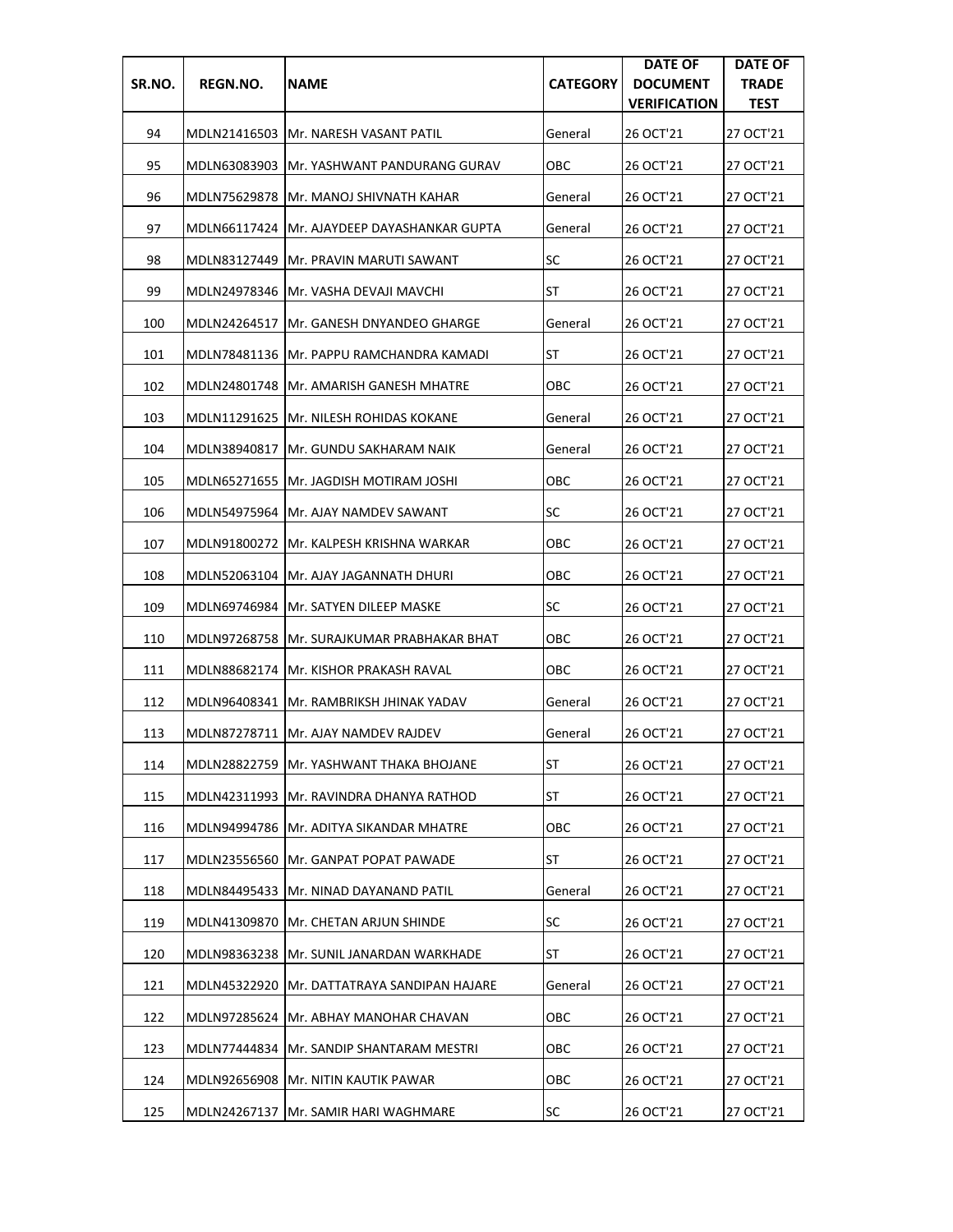| SR.NO. | REGN.NO.     | <b>NAME</b>                                    | <b>CATEGORY</b> | <b>DATE OF</b><br><b>DOCUMENT</b><br><b>VERIFICATION</b> | <b>DATE OF</b><br><b>TRADE</b><br><b>TEST</b> |
|--------|--------------|------------------------------------------------|-----------------|----------------------------------------------------------|-----------------------------------------------|
| 126    |              | MDLN27139662 Mr. JAYVANT PRAKASH YADAV         | General         | 26 OCT'21                                                | 27 OCT'21                                     |
| 127    | MDLN67159753 | <b>Mr. NIJAM RAMJAN PATHAN</b>                 | General         | 26 OCT'21                                                | 27 OCT'21                                     |
| 128    | MDLN41156953 | Mr. ASHWAN NJANDANMADATH<br><b>NARIKUTTY</b>   | General         | 26 OCT'21                                                | 27 OCT'21                                     |
| 129    |              | MDLN65806470 IMr. NITESH RAMDAS SONAWANE       | SC              | 26 OCT'21                                                | 27 OCT'21                                     |
| 130    |              | MDLN54374083 Mr. JAGDISH SAMBHAJI DETHE        | <b>SC</b>       | 26 OCT'21                                                | 27 OCT'21                                     |
| 131    | MDLN30964008 | IMr. HEMANT HARISHCHANDRA PATIL                | OBC             | 27 OCT'21                                                | 28 OCT'21                                     |
| 132    | MDLN89801129 | IMr. SACHIN SADASHIV URAMATTE                  | General         | 27 OCT'21                                                | 28 OCT'21                                     |
| 133    |              | MDLN72328371  Mr. RAJARAM SHANKARLAL RAJAK     | General         | 27 OCT'21                                                | 28 OCT'21                                     |
| 134    |              | MDLN18225754 Mr. SANTOSH VISHNU MHASKAR        | ST              | 27 OCT'21                                                | 28 OCT'21                                     |
| 135    |              | MDLN55145496 Mr. HARSHAD HANUMANT DOLAS        | <b>EWS</b>      | 27 OCT'21                                                | 28 OCT'21                                     |
| 136    | MDLN46405802 | <b>IMr. SANTOSHKUMAR RAMASHARE JAISWAR SC</b>  |                 | 27 OCT'21                                                | 28 OCT'21                                     |
| 137    |              | MDLN69907593  Mr. SAMEER SUDHIR HALDANKAR      | овс             | 27 OCT'21                                                | 28 OCT'21                                     |
| 138    | MDLN20683439 | <b>Mr. RAVSAHEB BALU PATIL</b>                 | овс             | 27 OCT'21                                                | 28 OCT'21                                     |
| 139    | MDLN28406641 | lMr. ANIKET RAVIKANT PALAV                     | General         | 27 OCT'21                                                | 28 OCT'21                                     |
| 140    | MDLN39045359 | <b>Mr. SAGAR PANDURANG CHAVAN</b>              | General         | 27 OCT'21                                                | 28 OCT'21                                     |
| 141    | MDLN63675247 | <b>IMr. SANTOSH BIRA POKLE</b>                 | ОВС             | 27 OCT'21                                                | 28 OCT'21                                     |
| 142    | MDLN40868647 | Mr. BHARAT ROHIDAS JADHAV                      | General         | 27 OCT'21                                                | 28 OCT'21                                     |
| 143    |              | MDLN84220562   Mr. NILESH VAMAN BANGAR         | ОВС             | 27 OCT'21                                                | 28 OCT'21                                     |
| 144    |              | MDLN75580347 IMr. GAJANAN LAXMANRAO LOKHANDE   | овс             | 27 OCT'21                                                | 28 OCT'21                                     |
| 145    |              | MDLN39977239 Mr. RAJARAM RAMCHANDRA VARMA      | General         | 27 OCT'21                                                | 28 OCT'21                                     |
| 146    |              | MDLN83477598 Mr. KALU CHENDU KARTULE           | <b>ST</b>       | 27 OCT'21                                                | 28 OCT'21                                     |
| 147    |              | MDLN27195666   Mr. AJIT PANDURANG DALAVI       | General         | 27 OCT'21                                                | 28 OCT'21                                     |
| 148    | MDLN33488858 | Mr. NILESH ABHIMANYU CHOPADE                   | General         | 27 OCT'21                                                | 28 OCT'21                                     |
| 149    | MDLN13215635 | <b>Mr. VILAS KRISHNA DOKPHODE</b>              | <b>ST</b>       | 27 OCT'21                                                | 28 OCT'21                                     |
| 150    | MDLN57077478 | <b>Mr. VIKAS MAHADEV KHAMKAR</b>               | General         | 27 OCT'21                                                | 28 OCT'21                                     |
| 151    | MDLN67849931 | Mr. MAYUR HEMANT DHANIVARE                     | OBC             | 27 OCT'21                                                | 28 OCT'21                                     |
| 152    | MDLN74529407 | Mr. RATHEESH VM                                | овс             | 27 OCT'21                                                | 28 OCT'21                                     |
| 153    | MDLN85168136 | Mr. SITARAM TUKARAM BHOSALE                    | General         | 27 OCT'21                                                | 28 OCT'21                                     |
| 154    |              | MDLN17861924   Mr. MANGLAPRASAD MOHANLAL GUPTA | General         | 27 OCT'21                                                | 28 OCT'21                                     |
| 155    |              | MDLN18823211   Mr. SACHIN MANOHAR INGLE        | OBC             | 27 OCT'21                                                | 28 OCT'21                                     |
| 156    | MDLN65798783 | Mr. MAHESH KAMALAKAR PATIL                     | ОВС             | 27 OCT'21                                                | 28 OCT'21                                     |
| 157    | MDLN41581963 | Mr. MANOHAR BHIKA VISAVE                       | SC              | 27 OCT'21                                                | 28 OCT'21                                     |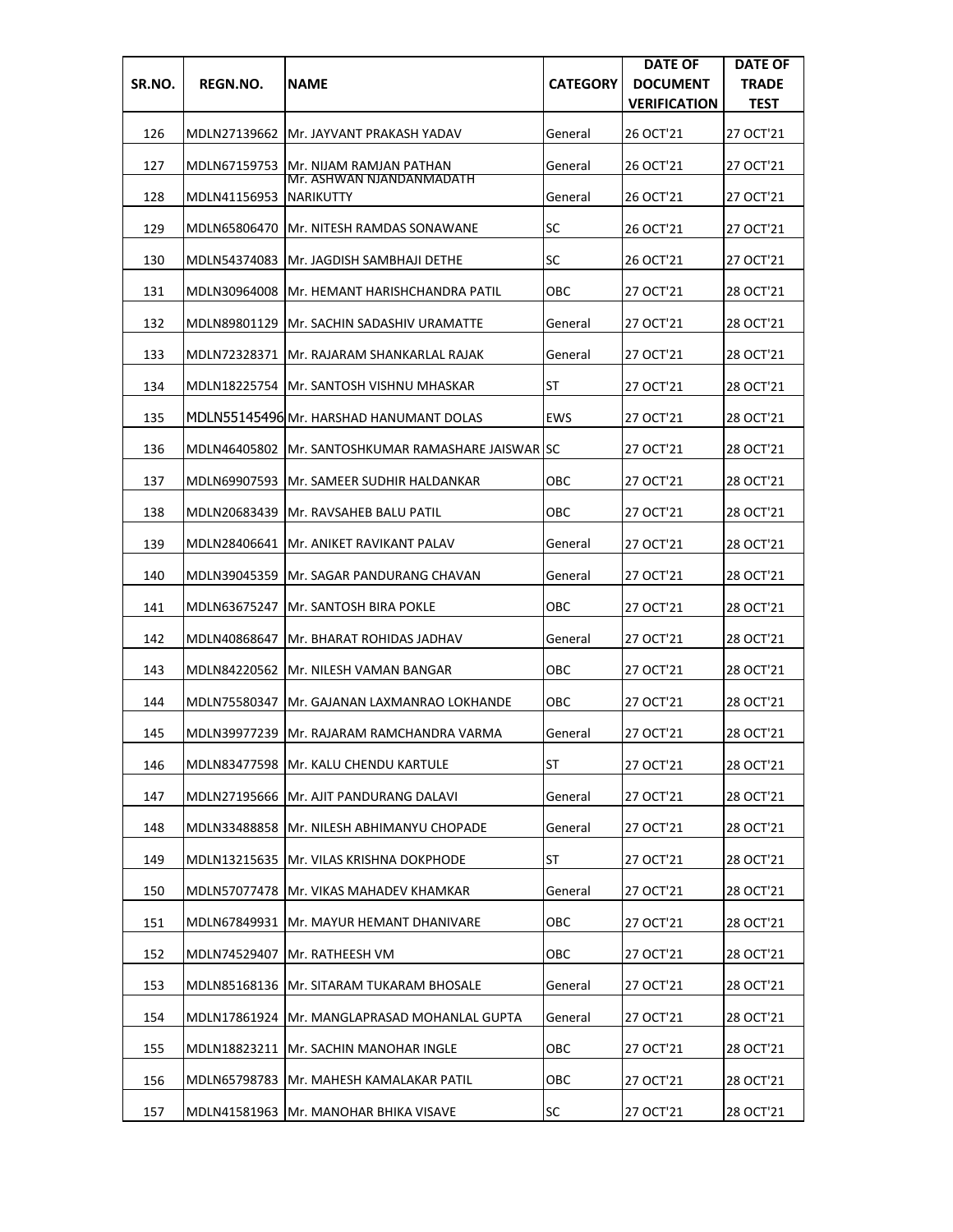| SR.NO. | REGN.NO.                    | <b>NAME</b>                                                   | <b>CATEGORY</b> | <b>DATE OF</b><br><b>DOCUMENT</b><br><b>VERIFICATION</b> | <b>DATE OF</b><br><b>TRADE</b><br><b>TEST</b> |
|--------|-----------------------------|---------------------------------------------------------------|-----------------|----------------------------------------------------------|-----------------------------------------------|
| 158    |                             | MDLN26179243  Mr. SANDEEP SHANKAR AMBARE                      | SC              | 27 OCT'21                                                | 28 OCT'21                                     |
| 159    | MDLN24771227                | <b>IMr. MOHAMMED YUSUF LOHAR</b>                              | General         | 27 OCT'21                                                | 28 OCT'21                                     |
| 160    | MDLN25744379                | <b>Mr. PRATIK ANIL TAMORE</b>                                 | ОВС             | 27 OCT'21                                                | 28 OCT'21                                     |
| 161    |                             | MDLN24184890 IMr. GANESH RAJENDRA JAGTAP                      | SC              | 27 OCT'21                                                | 28 OCT'21                                     |
| 162    |                             | MDLN83794192  Mr. DHANAJI JAYRAM PATIL                        | ОВС             | 27 OCT'21                                                | 28 OCT'21                                     |
| 163    |                             | MDLN44606428   Mr. ANIKET VITTHAL GAWADE                      | General         | 27 OCT'21                                                | 28 OCT'21                                     |
| 164    |                             | MDLN68351022 IMr. PRAMOD SHRIDHAR WAGHDHARE                   | OBC             | 27 OCT'21                                                | 28 OCT'21                                     |
| 165    |                             | MDLN90454912   Mr. PRADIP VASANT GHANWAT                      | OBC             | 27 OCT'21                                                | 28 OCT'21                                     |
| 166    |                             | MDLN69042932  Mr. MACHHINDRA BHAGWAT GONDKAR                  | General         | 27 OCT'21                                                | 28 OCT'21                                     |
| 167    | MDLN63108928                | IMr. JAGAN PUNAJI MOHARE                                      | ST              | 27 OCT'21                                                | 28 OCT'21                                     |
| 168    | MDLN12778985                | lMr. MAYUR SUDHAKAR GUNDA                                     | ОВС             | 27 OCT'21                                                | 28 OCT'21                                     |
| 169    |                             | MDLN52453822   Mr. MAROTI IRABA KARNE                         | General         | 27 OCT'21                                                | 28 OCT'21                                     |
| 170    |                             | MDLN14860046 Mr. PRAMOD SHANKAR JADHAV                        | <b>SC</b>       | 27 OCT'21                                                | 28 OCT'21                                     |
| 171    | MDLN64531172   Mr. ZUBAIR C |                                                               | ОВС             | 27 OCT'21                                                | 28 OCT'21                                     |
| 172    |                             | MDLN55153586  Mr. VASIM ABDULRAHEMAN CHABUKSWAR               | <b>OBC</b>      | 27 OCT'21                                                | 28 OCT'21                                     |
| 173    |                             | MDLN45634074   Mr. SURESH MADHUKAR PARAB                      | General         | 27 OCT'21                                                | 28 OCT'21                                     |
| 174    | MDLN86396687                | <b>Mr. PRAMOD DEVRAM GHORPADE</b>                             | ОВС             | 27 OCT'21                                                | 28 OCT'21                                     |
| 175    |                             | MDLN78194244 Mr. SAMU RAMJI KADU                              | ST              | 27 OCT'21                                                | 28 OCT'21                                     |
| 176    |                             | MDLN29824778 Mr. RUPESH DATTATRAY DHALAPE                     | OBC             | 27 OCT'21                                                | 28 OCT'21                                     |
| 177    |                             | MDLN24962435 Mr. NANDESH MARUTI GAIKWAD                       | <b>SC</b>       | 27 OCT'21                                                | 28 OCT'21                                     |
| 178    |                             | MDLN34891476   Mr. SUNIL GOPINATH DAGALE                      | <b>ST</b>       | 27 OCT'21                                                | 28 OCT'21                                     |
| 179    | MDLN85904627                | IMr. AKASH HANUMANT PAWAR                                     | OBC             | 27 OCT'21                                                | 28 OCT'21                                     |
| 180    |                             | MDLN59098048 JMr. GHANASHYAM VISHWAS MARCHANDE                | SC              | 27 OCT'21                                                | 28 OCT'21                                     |
| 181    |                             | MDLN51705092   Mr. YOGENDRA SUDHAKAR SHIMPI                   | OBC             | 27 OCT'21                                                | 28 OCT'21                                     |
| 182    |                             | MDLN90421211   Mr. SUMIT RAJENDRA AHIRE                       | General         | 27 OCT'21                                                | 28 OCT'21                                     |
| 183    | MDLN17775173                | <b>Mr. PANKAJ SUNIL BHOITE</b><br>Mr. SANTOSHKUMAR RAMASHAREY | <b>SC</b>       | 27 OCT'21                                                | 28 OCT'21                                     |
| 184    | MDLN34292976  JAISWAR       |                                                               | SC              | 27 OCT'21                                                | 28 OCT'21                                     |
| 185    | MDLN25084819                | Mr. ANIL PANDURANG GURAV                                      | OBC             | 27 OCT'21                                                | 28 OCT'21                                     |
| 186    | MDLN72727893                | Mr. AARIF MAHEBUB SHAIKH                                      | General         | 27 OCT'21                                                | 28 OCT'21                                     |
| 187    | MDLN15254147                | <b>Mr. BHUPESH RAMESH PATIL</b>                               | OBC             | 27 OCT'21                                                | 28 OCT'21                                     |
| 188    | MDLN49026057                | Mr. AMIT TUKARAM PATIL                                        | овс             | 27 OCT'21                                                | 28 OCT'21                                     |
| 189    | MDLN10839455                | Mr. ARAVIND BHAGWAN KHAMKAR                                   | General         | 27 OCT'21                                                | 28 OCT'21                                     |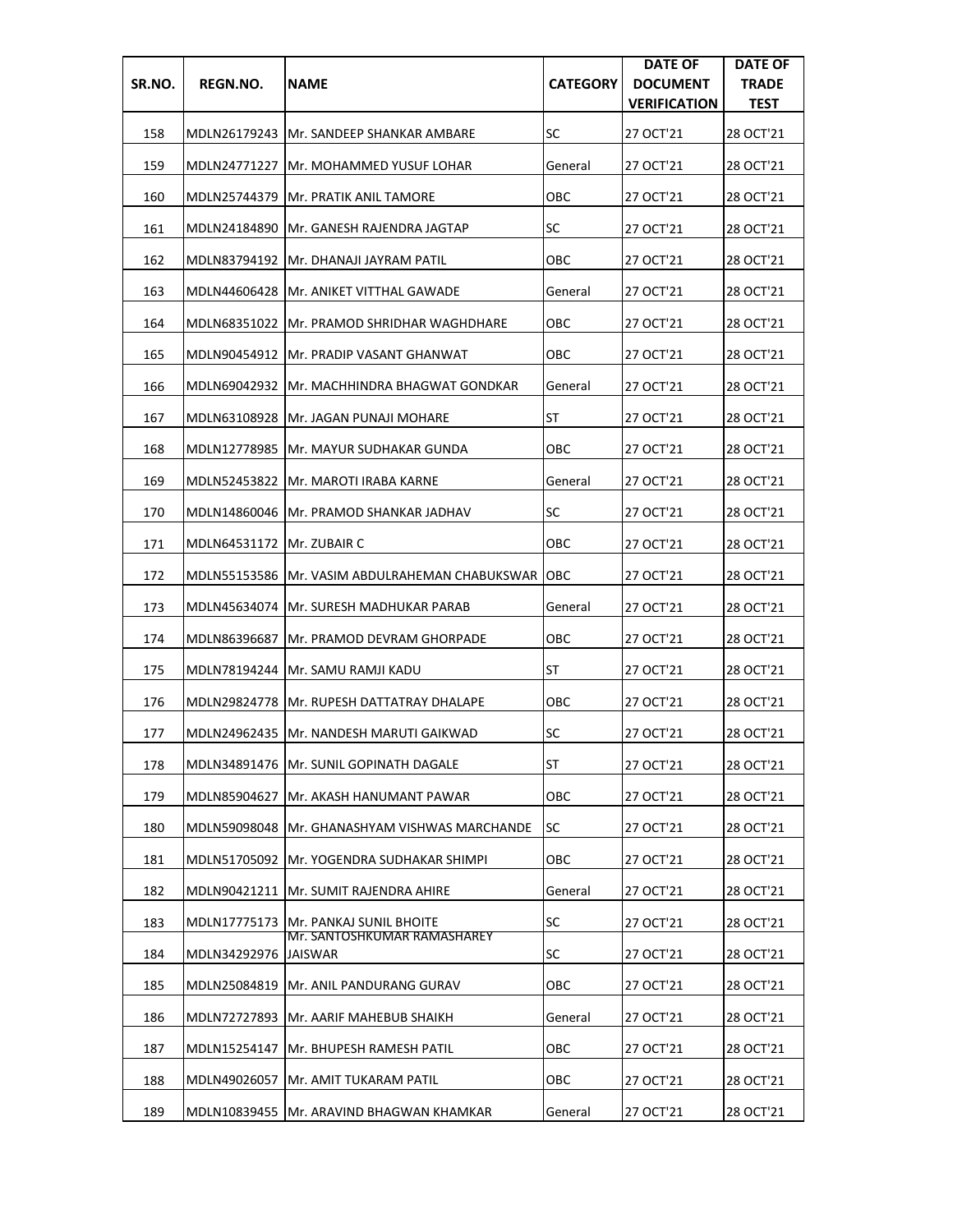| SR.NO. | REGN.NO.     | <b>NAME</b>                                 | <b>CATEGORY</b> | <b>DATE OF</b><br><b>DOCUMENT</b><br><b>VERIFICATION</b> | <b>DATE OF</b><br><b>TRADE</b><br><b>TEST</b> |
|--------|--------------|---------------------------------------------|-----------------|----------------------------------------------------------|-----------------------------------------------|
| 190    |              | MDLN18467751 JMr. SHERKHAN KARIM SANDE      | General         | 27 OCT'21                                                | 28 OCT'21                                     |
| 191    |              | MDLN74362598 Mr. JAYESH BHARAT LONDHE       | General         | 27 OCT'21                                                | 28 OCT'21                                     |
| 192    | MDLN56862078 | Mr. PRAVIN RAJARAM PATIL                    | General         | 27 OCT'21                                                | 28 OCT'21                                     |
| 193    | MDLN98241786 | IMr. GHANSHYAM RAMESH PALAV                 | General         | 27 OCT'21                                                | 28 OCT'21                                     |
| 194    |              | MDLN64005103   Mr. NITIN SUBHASH CHIVELKAR  | ОВС             | 27 OCT'21                                                | 28 OCT'21                                     |
| 195    |              | MDLN83050704   Mr. GIRISH NARESH KONDVILKAR | SC              | 27 OCT'21                                                | 28 OCT'21                                     |
| 196    | MDLN60059921 | <b>Mr. SHIVAJI SHRAVANA BHOJANE</b>         | ST              | 28 OCT'21                                                | 29 OCT'21                                     |
| 197    | MDLN74332866 | IMr. DHARMENDRA PRAYAG YADAV                | OBC             | 28 OCT'21                                                | 29 OCT'21                                     |
| 198    |              | MDLN67904105  Mr. NILESH YASHWANT LAD       | General         | 28 OCT'21                                                | 29 OCT'21                                     |
| 199    |              | MDLN78967121   Mr. VIJAY ARJUN PANDIT       | ОВС             | 28 OCT'21                                                | 29 OCT'21                                     |
| 200    | MDLN76344439 | Mr. SHAHNAWAZ FAYAJUDDIN INAMDAR            | General         | 28 OCT'21                                                | 29 OCT'21                                     |
| 201    |              | MDLN27524413   Mr. ANMOL SHRIKRUSHNA GUHE   | General         | 28 OCT'21                                                | 29 OCT'21                                     |
| 202    |              | MDLN90284174   Mr. PRASAD MAHENDRA PAWAR    | General         | 28 OCT'21                                                | 29 OCT'21                                     |
| 203    | MDLN95312303 | <b>Mr. PRANAY PRAMOD PATIL</b>              | ОВС             | 28 OCT'21                                                | 29 OCT'21                                     |
| 204    | MDLN19561719 | <b>Mr. RAVINDRA KISAN NICHITE</b>           | ОВС             | 28 OCT'21                                                | 29 OCT'21                                     |
| 205    | MDLN53534347 | JMr. JAYESH KUMAR DHANMEHER                 | ОВС             | 28 OCT'21                                                | 29 OCT'21                                     |
| 206    |              | MDLN39613798   Mr. SACHIN NARAYAN DONGRE    | SC              | 28 OCT'21                                                | 29 OCT'21                                     |
| 207    |              | MDLN21170732 JMr. KAUSHIK ASHOK WALAVALKAR  | ОВС             | 28 OCT'21                                                | 29 OCT'21                                     |
| 208    |              | MDLN33606236   Mr. SOMNATH VISHNU YADAV     | General         | 28 OCT'21                                                | 29 OCT'21                                     |
| 209    |              | MDLN20428686 IMr. SWAPAN RADHESHYAM MAITI   | General         | 28 OCT'21                                                | 29 OCT'21                                     |
| 210    |              | MDLN90264671 Mr. SACHIN BALKRISHNA MESTRY   | OBC             | 28 OCT'21                                                | 29 OCT'21                                     |
| 211    |              | MDLN43789976   Mr. KAMALAKAR BALU BHOIR     | ST              | 28 OCT'21                                                | 29 OCT'21                                     |
| 212    |              | MDLN69083383 Mr. RAJESH DAHYALAL PANCHAL    | General         | 28 OCT'21                                                | 29 OCT'21                                     |
| 213    | MDLN77547557 | Mr. ABHIJIT ARUN DESAI                      | General         | 28 OCT'21                                                | 29 OCT'21                                     |
| 214    | MDLN67215483 | lMr. GANESH MOHAN DHOPTE                    | General         | 28 OCT'21                                                | 29 OCT'21                                     |
| 215    |              | MDLN53840656  Mr. DEVENDRA DINESH KANTAK    | OBC             | 28 OCT'21                                                | 29 OCT'21                                     |
| 216    |              | MDLN15295154   Mr. YOGESH GOPAL TARPHE      | General         | 28 OCT'21                                                | 29 OCT'21                                     |
| 217    | MDLN27987542 | Mr. HEMANT JAYVANT NILE                     | <b>SC</b>       | 28 OCT'21                                                | 29 OCT'21                                     |
| 218    | MDLN54276443 | Mr. SOHAM ZALUBHAI GAVIT                    | ST              | 28 OCT'21                                                | 29 OCT'21                                     |
| 219    |              | MDLN20151194   Mr. BHAVESH ANANT PATIL      | овс             | 28 OCT'21                                                | 29 OCT'21                                     |
| 220    |              | MDLN60746744   Mr. MUJEEB MAJID KHAN        | General         | 28 OCT'21                                                | 29 OCT'21                                     |
| 221    | MDLN66394666 | Mr. TUKARAM RAMESH GIRAP                    | OBC             | 28 OCT'21                                                | 29 OCT'21                                     |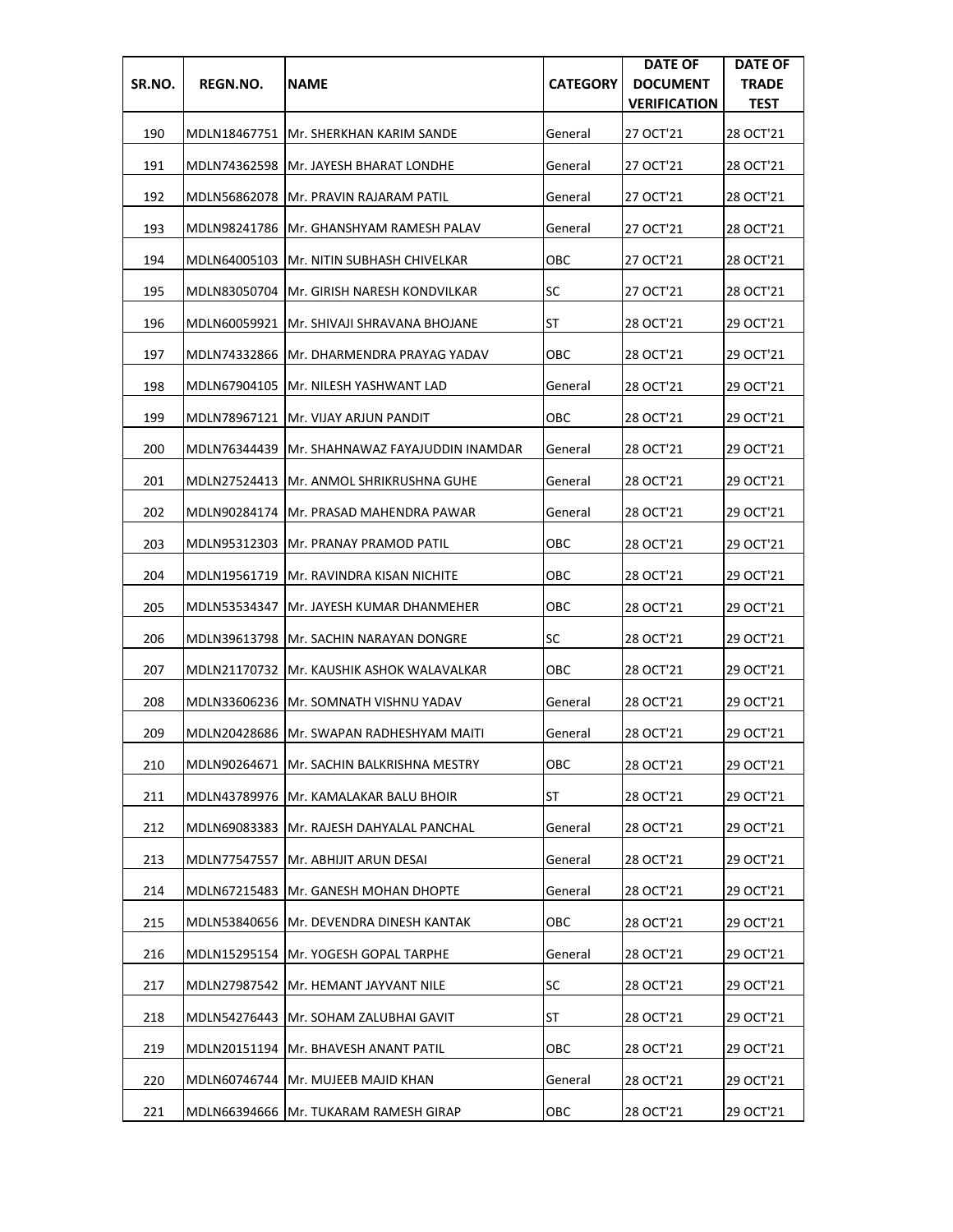| SR.NO. | REGN.NO.                   | <b>NAME</b>                                    | <b>CATEGORY</b> | <b>DATE OF</b><br><b>DOCUMENT</b><br><b>VERIFICATION</b> | <b>DATE OF</b><br><b>TRADE</b><br><b>TEST</b> |
|--------|----------------------------|------------------------------------------------|-----------------|----------------------------------------------------------|-----------------------------------------------|
| 222    |                            | MDLN64805497 JMr. PANDHARINATH BABURAO GHADI   | General         | 28 OCT'21                                                | 29 OCT'21                                     |
| 223    |                            | MDLN94536426   Mr. ANIL SHRIKRISHNA BANDKAR    | ОВС             | 28 OCT'21                                                | 29 OCT'21                                     |
| 224    | MDLN58037239               | <b>Mr. NITIN SURESH WAGHAMARE</b>              | SC              | 28 OCT'21                                                | 29 OCT'21                                     |
| 225    |                            | MDLN85403384 IMr. ANAND MOHAN KAMBLE           | SC              | 28 OCT'21                                                | 29 OCT'21                                     |
| 226    |                            | MDLN58693199   Mr. RAJESH RAMPRASAD YADAV      | ОВС             | 28 OCT'21                                                | 29 OCT'21                                     |
| 227    |                            | MDLN62596260 Mr. ANIL BHIMSINGH RATHOD         | ОВС             | 28 OCT'21                                                | 29 OCT'21                                     |
| 228    |                            | MDLN87994490 IMr. SWAPNIL RAVINDRA HAWALDAR    | ОВС             | 28 OCT'21                                                | 29 OCT'21                                     |
| 229    | MDLN99618087               | IMr. RUPESH NARAYAN MHATRE                     | ОВС             | 28 OCT'21                                                | 29 OCT'21                                     |
| 230    |                            | MDLN56913284   Mr. VAIBHAV VISHNU PATIL        | овс             | 28 OCT'21                                                | 29 OCT'21                                     |
| 231    | MDLN35779169               | Mr. MUHAMMEDJABIR KK                           | ОВС             | 28 OCT'21                                                | 29 OCT'21                                     |
| 232    | MDLN70868984               | JMr. RAVINDRA WAMAN KASBE                      | SC              | 28 OCT'21                                                | 29 OCT'21                                     |
| 233    |                            | MDLN39748479 Mr. MAHENDRA BHAU NICHITE         | овс             | 28 OCT'21                                                | 29 OCT'21                                     |
| 234    | MDLN41874153  Mr. HIROSH H |                                                | овс             | 28 OCT'21                                                | 29 OCT'21                                     |
| 235    | MDLN94260671               | <b>IMrs. ANIL HARI BHOIR</b>                   | ОВС             | 28 OCT'21                                                | 29 OCT'21                                     |
| 236    |                            | MDLN92331284   Mr. BIPIN MACCHINDRANATH MHATRE | ОВС             | 28 OCT'21                                                | 29 OCT'21                                     |
| 237    |                            | MDLN22177289   Mr. SHASHANK ANKUSH KADAM       | <b>SC</b>       | 28 OCT'21                                                | 29 OCT'21                                     |
| 238    | MDLN93426780  Mr. AMITH P  |                                                | <b>SC</b>       | 28 OCT'21                                                | 29 OCT'21                                     |
| 239    |                            | MDLN47108895   Mr. VIJENDRA UTTAM GAVIT        | ST              | 28 OCT'21                                                | 29 OCT'21                                     |
| 240    |                            | MDLN73714032  Mr. DINESH BHARAT NARVEKAR       | ОВС             | 28 OCT'21                                                | 29 OCT'21                                     |
| 241    |                            | MDLN32776010   Mr. KESHAV MAHADU BHANGARE      | ST              | 28 OCT'21                                                | 29 OCT'21                                     |
| 242    |                            | MDLN66970153  Mr. TUSHAR NARAYAN RAUT          | OBC             | 28 OCT'21                                                | 29 OCT'21                                     |
| 243    | MDLN83098117               | Mr. RUPESH DAJI TANDEL                         | OBC             | 28 OCT'21                                                | 29 OCT'21                                     |
| 244    |                            | MDLN14174404   Mr. PRADIP SAHADEV CHOUGULE     | EWS             | 28 OCT'21                                                | 29 OCT'21                                     |
| 245    | MDLN74468937               | Mr. ARUN K P                                   | OBC             | 28 OCT'21                                                | 29 OCT'21                                     |
| 246    |                            | MDLN86065731 Mr. NAGESH EKNATH SHIRKE          | <b>ST</b>       | 28 OCT'21                                                | 29 OCT'21                                     |
| 247    | MDLN98844019               | Mr. JAGDISH YASHWANT ABNAVE                    | <b>SC</b>       | 28 OCT'21                                                | 29 OCT'21                                     |
| 248    |                            | MDLN86390502 Mr. PRAVIN HASU VIRLE             | ОВС             | 28 OCT'21                                                | 29 OCT'21                                     |
| 249    | MDLN54820183               | Mr. DHANANJAY RAMESH KADAM                     | OBC             | 28 OCT'21                                                | 29 OCT'21                                     |
| 250    | MDLN31162267               | Mr. ATUL MAHADEV KAMBLE                        | <b>SC</b>       | 28 OCT'21                                                | 29 OCT'21                                     |
| 251    |                            | MDLN26173310  Mr. GANESH MAHADEV NAYNAK        | овс             | 28 OCT'21                                                | 29 OCT'21                                     |
| 252    | MDLN77068717               | Mr. VISHAL DAYANAND PAGARE                     | <b>SC</b>       | 28 OCT'21                                                | 29 OCT'21                                     |
| 253    | MDLN94955520               | Mr. ATUL PANDURANG KOLANKAR                    | OBC             | 28 OCT'21                                                | 29 OCT'21                                     |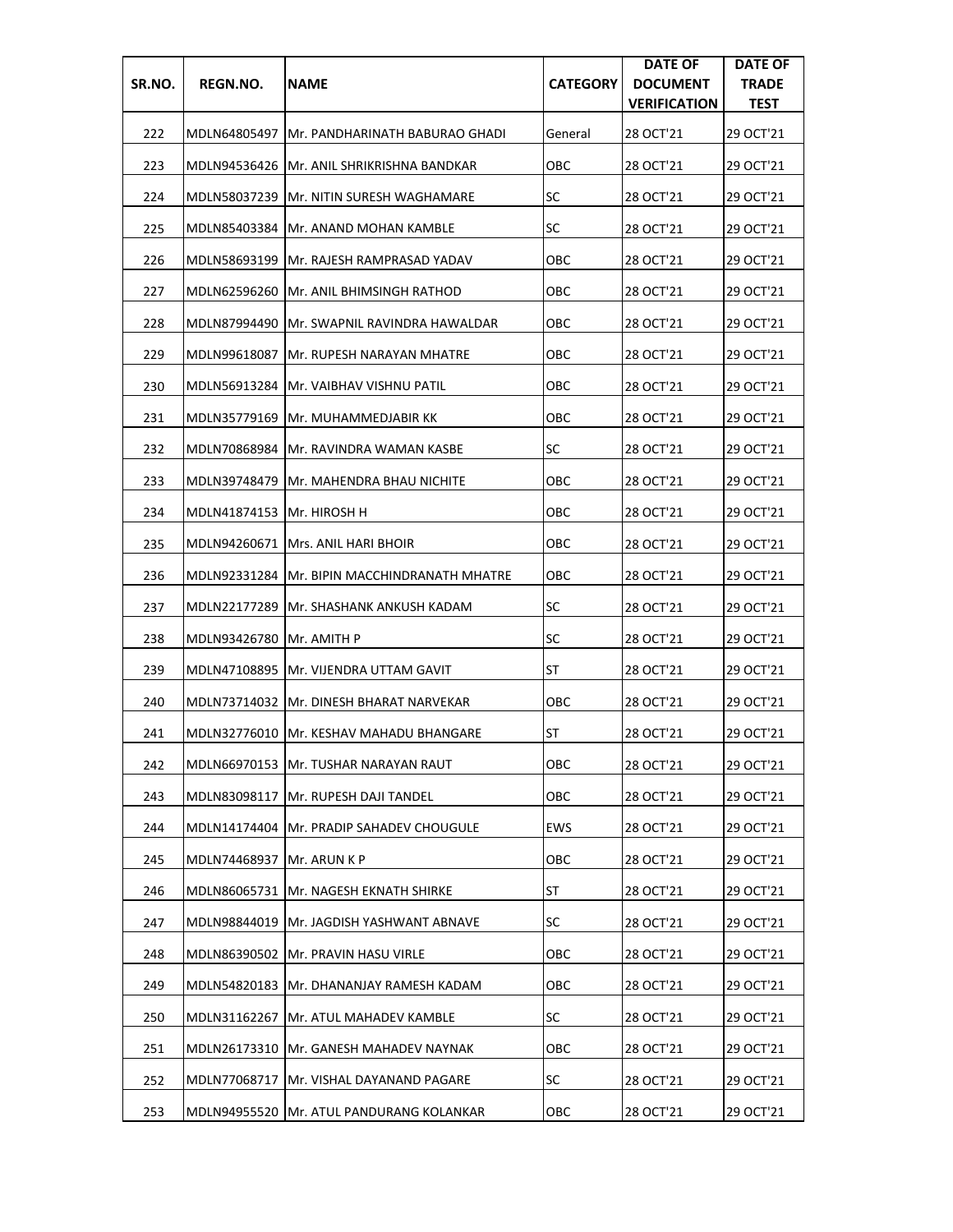| SR.NO. | REGN.NO.     | <b>NAME</b>                                   | <b>CATEGORY</b> | <b>DATE OF</b><br><b>DOCUMENT</b><br><b>VERIFICATION</b> | <b>DATE OF</b><br><b>TRADE</b><br><b>TEST</b> |
|--------|--------------|-----------------------------------------------|-----------------|----------------------------------------------------------|-----------------------------------------------|
| 254    |              | MDLN84675609 IMr. DIPAK MADHUKAR PAWAR        | SC              | 28 OCT'21                                                | 29 OCT'21                                     |
| 255    |              | MDLN72408352  Mr. TUSHAR JAGANNATH MHATRE     | ОВС             | 28 OCT'21                                                | 29 OCT'21                                     |
| 256    |              | MDLN93897546   Mr. VIDDESH KAILAS VARSOLKAR   | овс             | 28 OCT'21                                                | 29 OCT'21                                     |
| 257    | MDLN76068469 | IMr. BARKAT RAHAMTULLA MULLA                  | ОВС             | 28 OCT'21                                                | 29 OCT'21                                     |
| 258    | MDLN41409885 | <b>IMr. PRASHANT RAMESH RAUT</b>              | ST              | 28 OCT'21                                                | 29 OCT'21                                     |
| 259    |              | MDLN72339669   Mr. DHARMA KHANDU MHASKAR      | ST              | 28 OCT'21                                                | 29 OCT'21                                     |
| 260    |              | MDLN26988381  Mr. GAURAV ASHOK SURYAVANSHI    | General         | 28 OCT'21                                                | 29 OCT'21                                     |
| 261    |              | MDLN76657933  Mr. CHETAN DINKAR RAUT          | OBC             | 29 OCT'21                                                | 01 NOV'21                                     |
| 262    |              | MDLN13441188   Mr. RUHIT BALIRAM PATIL        | OBC             | 29 OCT'21                                                | 01 NOV'21                                     |
| 263    |              | MDLN74456573  Mr. ABHAY KAMALAKAR ADHIKARI    | ОВС             | 29 OCT'21                                                | 01 NOV'21                                     |
| 264    |              | MDLN21989382 Mr. SUJIT SUBHASH KHOND          | OBC             | 29 OCT'21                                                | 01 NOV'21                                     |
| 265    |              | MDLN74573126 JMr. SANJAY GOPINATH VAYADA      | ST              | 29 OCT'21                                                | 01 NOV'21                                     |
| 266    | MDLN29589867 | Mr. MANGESH DATTATRAY BANGAR                  | EWS             | 29 OCT'21                                                | 01 NOV'21                                     |
| 267    | MDLN60172289 | Mr. AKSHAY VIDYADHAR KINI                     | ОВС             | 29 OCT'21                                                | 01 NOV'21                                     |
| 268    | MDLN18887405 | IMr. DARSHAN GORAKHNATH GAIKWAD               | ОВС             | 29 OCT'21                                                | 01 NOV'21                                     |
| 269    | MDLN91784081 | IMr. NIVRUTTI VITTHAL DARANE                  | ST              | 29 OCT'21                                                | 01 NOV'21                                     |
| 270    | MDLN97486447 | Mr. SUSHANT DHONDIRAM MOHITE                  | SC              | 29 OCT'21                                                | 01 NOV'21                                     |
| 271    | MDLN72422507 | Mr. YOGESH CHANDRABHAN ANDHALE                | ОВС             | 29 OCT'21                                                | 01 NOV'21                                     |
| 272    |              | MDLN98327896   Mr. PRAVIN MIRZA RAWATE        | ST              | 29 OCT'21                                                | 01 NOV'21                                     |
| 273    |              | MDLN48498706   Mr. VINAYAK TUKARAM PATIL      | ОВС             | 29 OCT'21                                                | 01 NOV'21                                     |
| 274    |              | MDLN13932569 Mr. SANCHIT BHARAT LONDHE        | OBC             | 29 OCT'21                                                | 01 NOV'21                                     |
| 275    | MDLN34338797 | Mr. PRABIN C                                  | OBC             | 29 OCT'21                                                | 01 NOV'21                                     |
| 276    |              | MDLN75912213   Mr. PANDHARINATH LAXMAN MOHARE | ST              | 29 OCT'21                                                | 01 NOV'21                                     |
| 277    | MDLN69026387 | Mr. AVINASH KISAN DIVEKAR                     | SC              | 29 OCT'21                                                | 01 NOV'21                                     |
| 278    | MDLN67426937 | Mr. ATUL GANPATRAO WANKHADE                   | <b>SC</b>       | 29 OCT'21                                                | 01 NOV'21                                     |
| 279    |              | MDLN60144976 Mr. HITESH HARESHWAR CHOUDHARI   | овс             | 29 OCT'21                                                | 01 NOV'21                                     |
| 280    |              | MDLN32139861  Mr. NAYAN PAUL                  | ОВС             | 29 OCT'21                                                | 01 NOV'21                                     |
| 281    | MDLN50706862 | Mr. RAJKUMAR GANPAT MANE                      | SC              | 29 OCT'21                                                | 01 NOV'21                                     |
| 282    | MDLN34643416 | Mr. SAGAR PANDURNAG SUSVIRKAR                 | <b>SC</b>       | 29 OCT'21                                                | 01 NOV'21                                     |
| 283    |              | MDLN80335254   Mr. RANJIT VISHNU SONAVANE     | SC              | 29 OCT'21                                                | 01 NOV'21                                     |
| 284    |              | MDLN95971558   Mr. NILESH DATTATREY VIRALE    | ОВС             | 29 OCT'21                                                | 01 NOV'21                                     |
| 285    |              | MDLN63470374   Mr. MAHESH SHANKAR PARANGE     | ОВС             | 29 OCT'21                                                | 01 NOV'21                                     |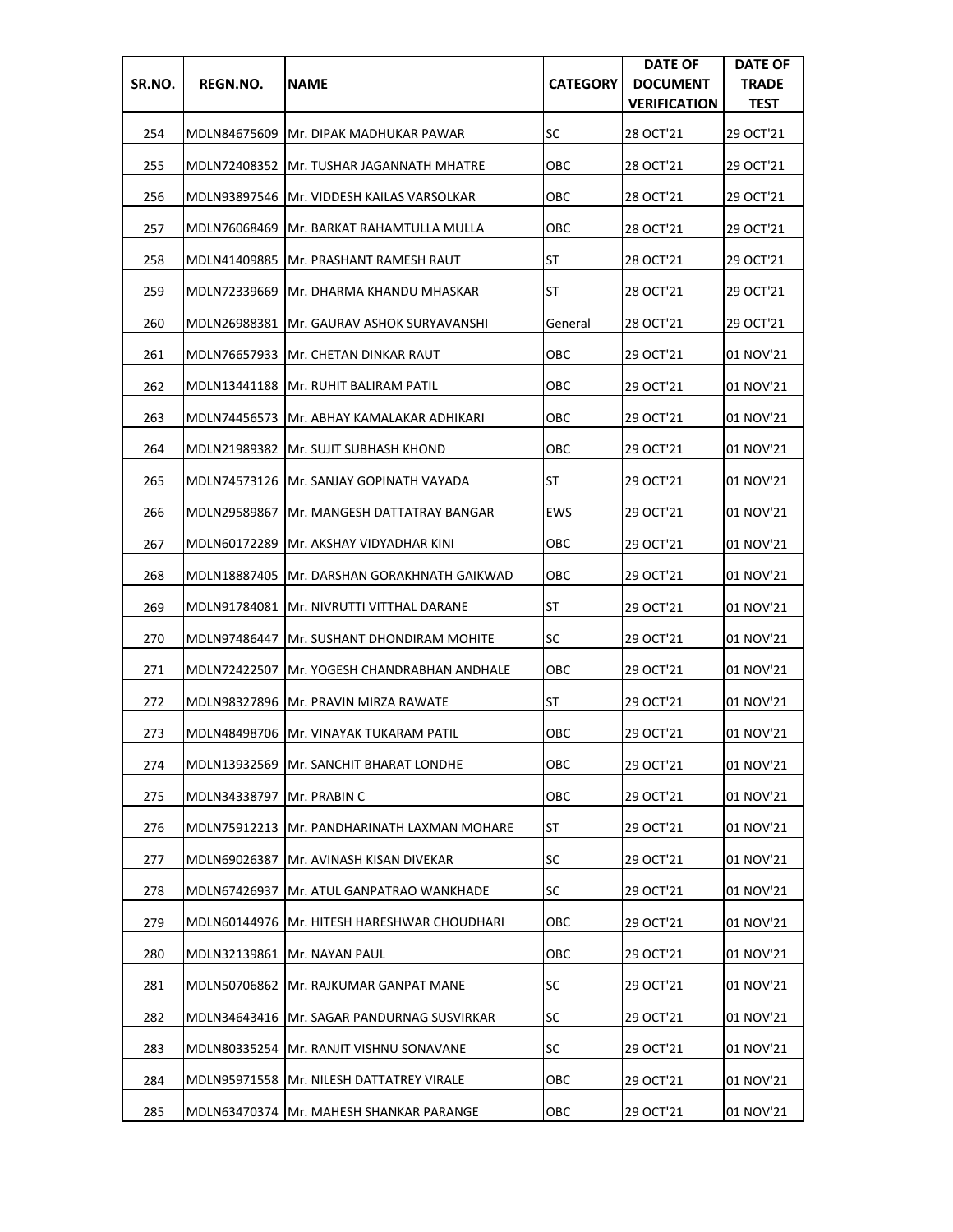| SR.NO. | REGN.NO.                     | <b>NAME</b>                                  | <b>CATEGORY</b> | <b>DATE OF</b><br><b>DOCUMENT</b><br><b>VERIFICATION</b> | <b>DATE OF</b><br><b>TRADE</b><br><b>TEST</b> |
|--------|------------------------------|----------------------------------------------|-----------------|----------------------------------------------------------|-----------------------------------------------|
| 286    |                              | MDLN57218267 IMr. SHAILESH RAMESH GHARAT     | ОВС             | 29 OCT'21                                                | 01 NOV'21                                     |
| 287    |                              | MDLN10906064  Mr. RAMKISHAN SHIVNATH YADAV   | ОВС             | 29 OCT'21                                                | 01 NOV'21                                     |
| 288    |                              | MDLN45614211 Mr. SATISHCHAND MITHAILAL GUPTA | овс             | 29 OCT'21                                                | 01 NOV'21                                     |
| 289    | MDLN79278670                 | IMr. SHIONATH BALCHAND THAKRE                | OBC             | 29 OCT'21                                                | 01 NOV'21                                     |
| 290    |                              | MDLN14130490 Mr. KAILASH PRABHAKAR AHIRE     | <b>SC</b>       | 29 OCT'21                                                | 01 NOV'21                                     |
| 291    | MDLN65961019                 | IMr. SIDDHARTH MURLIDHAR YADAV               | овс             | 29 OCT'21                                                | 01 NOV'21                                     |
| 292    |                              | MDLN50858542 Mr. VINOD LAXMAN GHANEKAR       | ОВС             | 29 OCT'21                                                | 01 NOV'21                                     |
| 293    |                              | MDLN35417703 Mr. DHARMSINGH RAMGESH CHOUHAN  | OBC             | 29 OCT'21                                                | 01 NOV'21                                     |
| 294    |                              | MDLN26105131   Mr. SARUNDAS T S              | овс             | 29 OCT'21                                                | 01 NOV'21                                     |
| 295    | MDLN34930125                 | <b>IMr. TUKARAM SURESH DESALE</b>            | ОВС             | 29 OCT'21                                                | 01 NOV'21                                     |
| 296    | MDLN92839057                 | lMr. SAGAR PRAKASH KARPE                     | ОВС             | 29 OCT'21                                                | 01 NOV'21                                     |
| 297    |                              | MDLN62026658 Mr. SANDIP VASANT GIRANE        | ST              | 29 OCT'21                                                | 01 NOV'21                                     |
| 298    |                              | MDLN66425104   Mr. NILESH VISHNU WAGH        | ST              | 29 OCT'21                                                | 01 NOV'21                                     |
| 299    | MDLN23841547                 | <b>Mr. SAGAR PRAKASH JADHAV</b>              | <b>EWS</b>      | 29 OCT'21                                                | 01 NOV'21                                     |
| 300    |                              | MDLN44360464   Mr. RAMCHANDRA ANKUSH GAIKWAD | ST              | 29 OCT'21                                                | 01 NOV'21                                     |
| 301    |                              | MDLN26522770   Mr. MAHESH ARJUN CHAVAN       | OBC             | 29 OCT'21                                                | 01 NOV'21                                     |
| 302    |                              | MDLN19798906 Mr. UMESH CHANDRAKANT PANCHAL   | OBC             | 29 OCT'21                                                | 01 NOV'21                                     |
| 303    |                              | MDLN52272002 Mr. MANGESH KISAN VIRLE         | ОВС             | 29 OCT'21                                                | 01 NOV'21                                     |
| 304    | MDLN46318708   Mr. ANEESH KA |                                              | SC              | 29 OCT'21                                                | 01 NOV'21                                     |
| 305    |                              | MDLN20936264 IMr. KIRAN DARKU BANGAR         | <b>ST</b>       | 29 OCT'21                                                | 01 NOV'21                                     |
| 306    |                              | MDLN49872784 Mr. ANIL RAMESH SONAWANE        | OBC             | 29 OCT'21                                                | 01 NOV'21                                     |
| 307    |                              | MDLN45116404   Mr. DEEPAK RAJU SATVI         | ST              | 29 OCT'21                                                | 01 NOV'21                                     |
| 308    |                              | MDLN23514194   Mr. KETAN RAJARAM BELWANKAR   | ОВС             | 29 OCT'21                                                | 01 NOV'21                                     |
| 309    | MDLN34326707                 | Mr. AJIT LAXMAN MANCHEKAR                    | ОВС             | 29 OCT'21                                                | 01 NOV'21                                     |
| 310    | MDLN77356139                 | Mr. AASHIK KAILAS BHOSALE                    | <b>SC</b>       | 29 OCT'21                                                | 01 NOV'21                                     |
| 311    | MDLN64884542                 | Mr. VASUDEV RAMDAS KURLE                     | ОВС             | 29 OCT'21                                                | 01 NOV'21                                     |
| 312    | MDLN10267669                 | Mr. ASHISH BHAGWAN MHATRE                    | ОВС             | 29 OCT'21                                                | 01 NOV'21                                     |
| 313    | MDLN79725647                 | Mr. KAILAS NIVRUTTI JOSHI                    | OBC             | 29 OCT'21                                                | 01 NOV'21                                     |
| 314    | MDLN52366497                 | Mr. RANJIT MINZ                              | ST              | 29 OCT'21                                                | 01 NOV'21                                     |
| 315    |                              | MDLN37983135   Mr. SANDIP UTTAM LAKSHATWAR   | ОВС             | 29 OCT'21                                                | 01 NOV'21                                     |
| 316    | MDLN19481858                 | Mr. SANDESH KRISHNA NICHITE                  | ОВС             | 29 OCT'21                                                | 01 NOV'21                                     |
| 317    | MDLN74514517                 | Mr. VIJAY TATYABA PAWAR                      | OBC             | 29 OCT'21                                                | 01 NOV'21                                     |